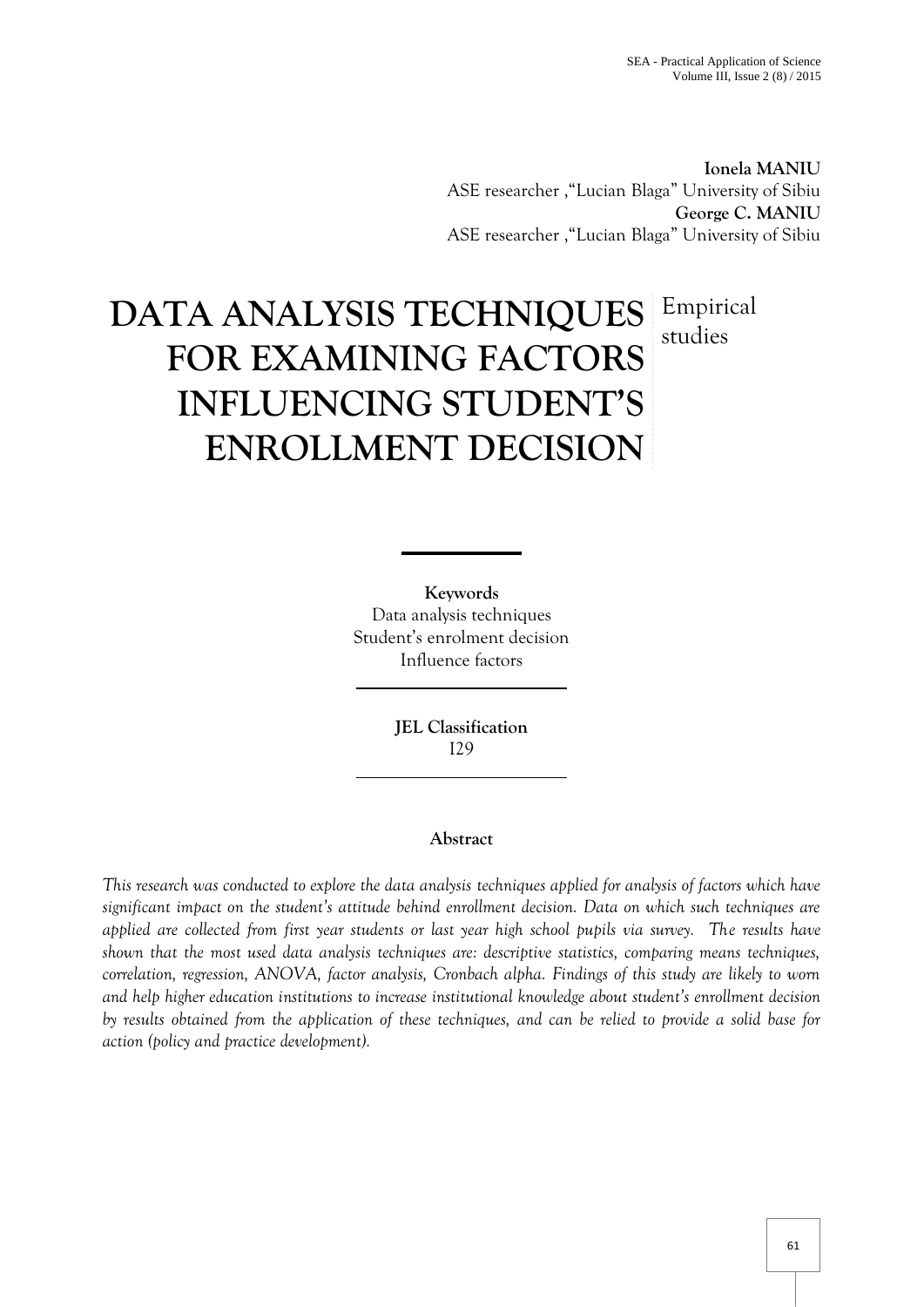#### **Introduction**

This paper gives an overview of data analysis techniques, particularly on how are they used in various research applied for analysis of factors which have significant impact on the student's attitude behind enrollment decision.

#### **A map of student surveys**

First year student surveys are administrated for more than 40 years (CIRP Freshman Survey, since 1966, more then 400 institutions) and serve as a resource for research on entering first year students covering a broad array of issues: demographic characteristics, high school experiences, reasons for attending HEI, student's attitudes, perspectives/ plans /aspirations /expectations, experiences, beliefs, finances, etc. Figure 1 shows the usefulness of applying these surveys.

Most surveys examine, in addition to general data (age, gender, environment, high school, specialization), minimum 20 items using: Lickert scales (3,5,7 steps), hierarchy questions (1-10, 1-5), open questions. Most of this items aim to identify influencing factors and sources of information which prospective students take into account in higher education enrollment decision process. Also, there may be items used to evaluate student's satisfaction, expectations on university studies.

#### **Data analysis techniques**

Table 1 presents an overview of methods for data analysis used in literature, methods that include combinations of descriptive statistics to determine the importance of various factors and usefulness of information sources, and inferential statistics for statistical hypothesis testing.

Frequency or/and means of comparing is used in order to identify the relative importance of choice factors and usefulness of information sources.

To check the difference regarding the importance of choice factors in case of students from different academic institutions, between different groups of students, can be used: means of comparing items, t test, ANOVA (in case of normality of the data)/MANOVA (in case of differences between groups collectively), Kruskal-Wallis (in case of non-normality of the data).

Pearson chi-square tests  $\left( \begin{array}{c} 2 \\ 2 \end{array} \right)$  were used to identify higher if there was any association between different groups of studenst. This test measures the difference between the actual cell scores and the expected one in a crosstabs table.

The Cronbach alpha reliability coefficient is generally used in the choice factors scale, indicating that the scale has (has not) acceptable internal consistency reliability.

Factor analysis is conducted on measurable variables (ordinal or continuous but also on categorical or dichotomies) - items that represented

influencers on student decision – in order to reduce them to fewer latent variables / groups of variables / factors (not directly measured but represent variables). This technique requires normality within the data, a linear relationship between variables – in order to compute correlation. The coefficient of correlation is used to test the relationship between decision factors and inter item correlation to test the multi / co linearity between variables.

Regression analysis is used to analyze the relationship between items/ factors determining if the independent variable can explain the variance of the dependent one.

### **Discussion / conclusion**

Exploratory factor analysis conducted by Wilkins, S. on 52 items indicates six factors(accounted 60% of total variance): financial issues, entertainment and atmosphere, institution quality and reputation, career and work issues, country reputation and foreign experiences. Cronbach's alpha coefficient was then computed for each factor in order to test internal consistency.

Multiple regression analysis was used by Hans Vossensteyn to test the hypotheses that the student socio-economic background influences the price perception.

This study wants to underline that there isn't a single data analysis technique that is going in the mind of researchers when examining the factors that influence the students when making the decision choice, there are multiple methods that can be used.

### **Aknowledgement**

This work was supported from the European Social Fund trough Sectorial Operational Programme Human Resources Development 2007-2013, project number POSDRU/159/1.5/S/134197, project title "Performance and excellence in Postdoctoral Research in Romanian Economics Science Domain", coordinator The Bucharest University of Economic Studies.

### **Reference list**

[1]Anghel L., Orindaru A., (2014) "Measuring students' satisfaction as part of the marketing<br>higher education strategies", International education strategies", International Multidisciplinary scientific Conferences on Social Sciences and Arts SGEM 2014 http://www.researchgate.net/publication/27223711 9\_MEASURING\_STUDENTS%27\_SATISFACTI ON\_AS\_PART\_OF\_THE\_MARKETING\_HIGHE R\_EDUCATION\_STRATEGIES

[2]Balan, C., Teodorescu D., Bujor L., (2013) Determinanții orientării academice a studenților de anul I, Raport de cercetare [Determinants of academic orientation of first year students, Research Report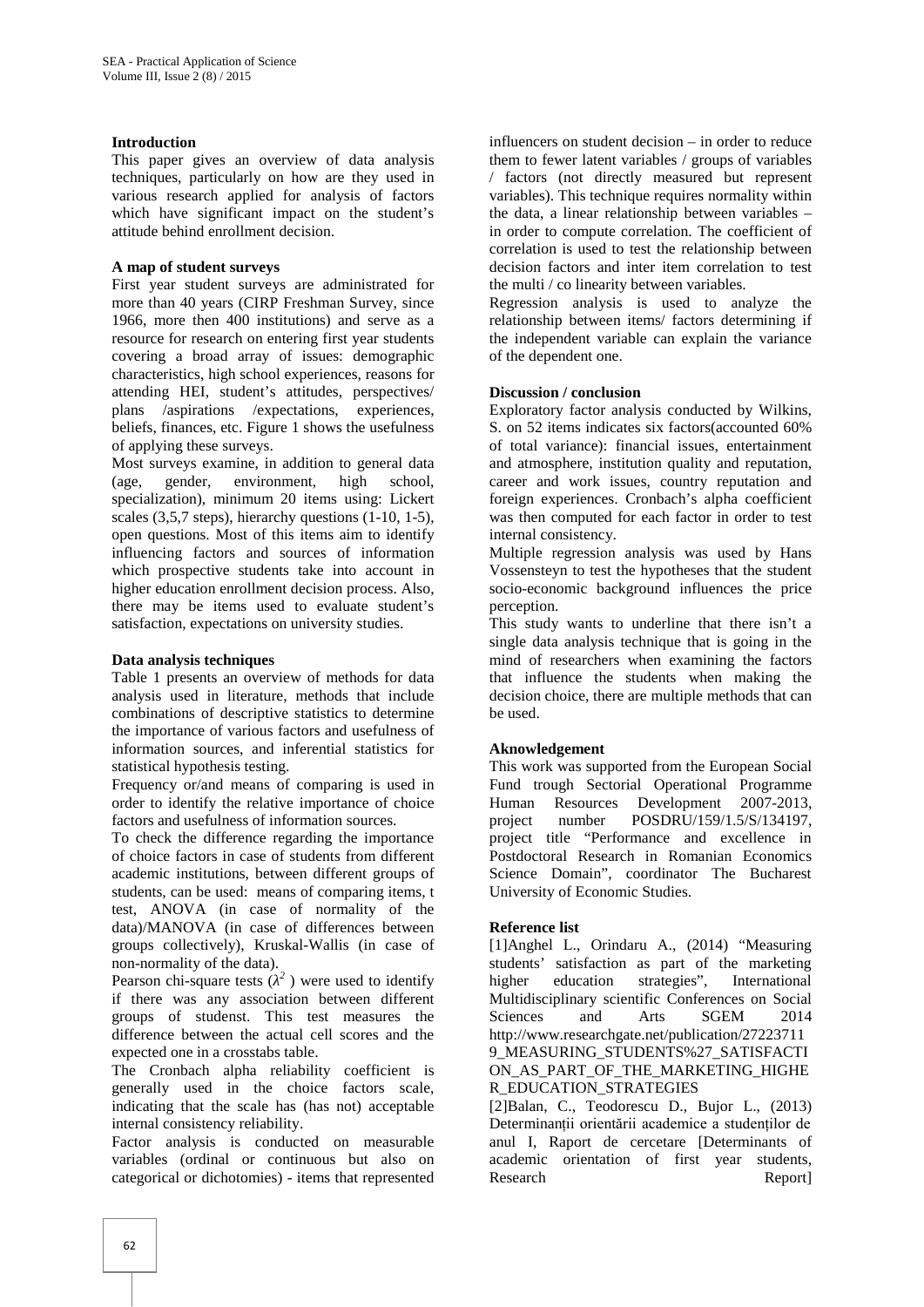http://www.edumanager.ro/docs/determinantii\_orie ntarii academice a studentilor de anul i.pdf

[3]Case Western Reserve University, 2010 Cooperative Institutional Research Program Freshman Survey http://www.case.edu/ir/media/caseedu/institutionalresearch/documents/pdfs/CIRP-2010-College-

Decisions-Finances-Expectations-Aspirations.pdf

[4]Gray, M., Daugherty, M. (2004) " Factors that influence students to enroll in technology education program", Journal of Technology Education, 15(2) http://scholar.lib.vt.edu/ejournals/JTE/v15n2/gray.h tml

[5]Ming J.S., (2013) " University choice: Implications for marketing and positioning", *Education*, 3(1): 7-14

[6]Mout Saint Mary's University, 2010 / 2013 Freshman Survey Report http://www.msmu.edu/uploadedFiles/Content/Abou

t\_MSMU/Administrative\_Offices/2013-freshman survey-report.pdf

http://www.msmu.edu/uploadedFiles/Content/Abou t\_MSMU/Administrative\_Offices/2010-freshmansurvey-report.pdf

[7]Oregon State University, Cooperative Institutional Research Program, 2005 Freshman survey results http://oregonstate.edu/studentaffairs/sites/default/fil es/docs/2005\_CIRP\_Report.pdf

[8]Rashkov, A., (2010) Doctoral thesis http://pure.au.dk/portal/files/10479/ThesisFull.pdf [9]Vossensteyn H., (2005) Perceptions of student price-responsivenness, doctoral thesis, http://www.utwente.nl/bms/cheps/phdportal/CHEP S%20Alumni%20and%20Their%20Theses/thesisv ossensteyn.pdf

[10]Waseem N., Zarif T., (2012) Factors affecting students' choice for degree in business administration, Journal of management and social sciences, 8(1), 40-47

[11]Wiese, M., Heerden, N., Jordaan, Y., North, E., (2009) " A marketing perspective on choice factors considered by South African first-year students in selecting a higher education institution", Southern African Business Review, 13: 39-60 http://www.unisa.ac.za/contents/faculties/service\_d ept/docs/marketing\_sabvi113chap3.pdf

[12]Wilkins, S., Shams, F. and Huisman, J. (2013) " The decision-making and changing behavioural dynamics of potential higher education students: The impacts of increasing tuition fees in England.", *Educational studies*, 39(2): 125-141. ISSN 0305- 5698

http://opus.bath.ac.uk/29537/1/ES\_submission\_R 1\_\_\_OPUS\_VERSION\_\_25\_Feb\_2012.pdf